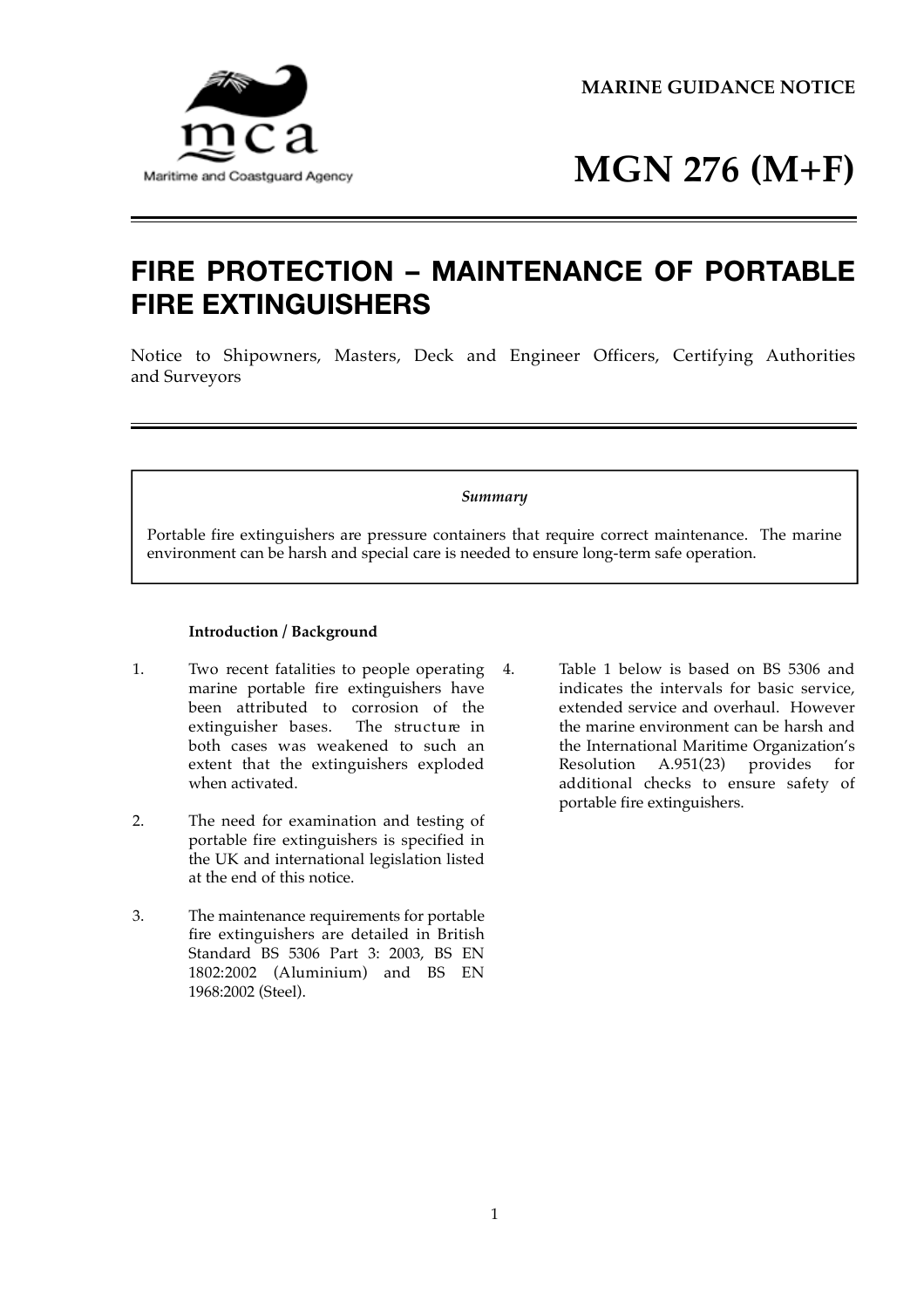| Type of portable<br>extinguisher | <b>Basic service</b> | <b>Extended service</b><br>(test discharge) | Overhaul<br>(hydraulic test)               |
|----------------------------------|----------------------|---------------------------------------------|--------------------------------------------|
| Water, foam, & water based       | Every year           | Every 5 years                               | Every 10 years <sup>c</sup>                |
| Powder                           | Every year           | Every 5 years                               | Every 10 years <sup>c</sup>                |
| Powder - primary sealed          | Every year           | Every 10 years <sup>a</sup>                 | Every $10$ years <sup><math>c</math></sup> |
| CO <sub>2</sub>                  | Every year           | Every 5 years <sup>b</sup>                  | Every 10 years                             |

<sup>a</sup> Primary sealed portable fire extinguishers should be returned to the manufacturer/supplier for recharge.<br><sup>b</sup> This service is only necessary for cylinders which have been previously hydraulically tested.<br><sup>c</sup> IMO Resolu

- 5. The maintenance procedures (basic, extended service and overhaul) should be carried out by a "Competent Person". This is defined in the British Standard as a "Person with the necessary training and experience, with access to the relevant tools, equipment and information, manuals and knowledge of any special procedures recommended by the manufacturer of the portable fire extinguisher, to carry out the relevant maintenance procedures".
- 6. MCA interpretation of "Competent Person" in this case is that basic and extended services may be carried out onboard ship under the supervision of an experienced person holding a Merchant Shipping STCW II/2 or III/2 unlimited certificate of competency and an Advanced Fire Fighting certificate. This should be carried out as part of a Planned Maintenance System with all necessary procedures, work instructions, tools and equipment readily available.
- 7. During these services any plastic collars, etc. which may conceal the condition of the cylinder underneath need to be removed to aid in the inspection.
- 8. Each extinguisher should be provided with a sign (maintenance label) indicating that it has been examined on a certain date by a competent person.

Note –The MCA may inspect premises *servicing portable fire extinguishers or other fire fighting equipment for use on UK ships and fishing vessels to ensure correct maintenance standards are being applied.* 

*Regulations and standards for maintenance of portable fire extinguishers :* 

 SOLAS Chapter II-2 Regulations 10-3 and 14,

IMO Resolution A.951 (23) Improved Guidelines for Marine Portable Fire Extinguishers,

Merchant Shipping (Fire Protection) Shipping (Fire Protection: Small ships) Regulations 2003, SI 2003 / 2951, Merchant Regulations 1998 – Regulation 35(2),

Merchant Shipping Notice MSN 1665(M) - Schedule 8 Paragraph 5, Fishing Vessels (Safety Provisions) Rules 1975 – Regulation 104(7),

 British Standards may be obtained from the British Standards Institution, Customer Services :

Tel: 02089 969 000 Fax: 02089 967 001

IMO publications may be obtained from the IMO website at www.imo.org

 UK regulations and notices may be obtained from the MCA website.